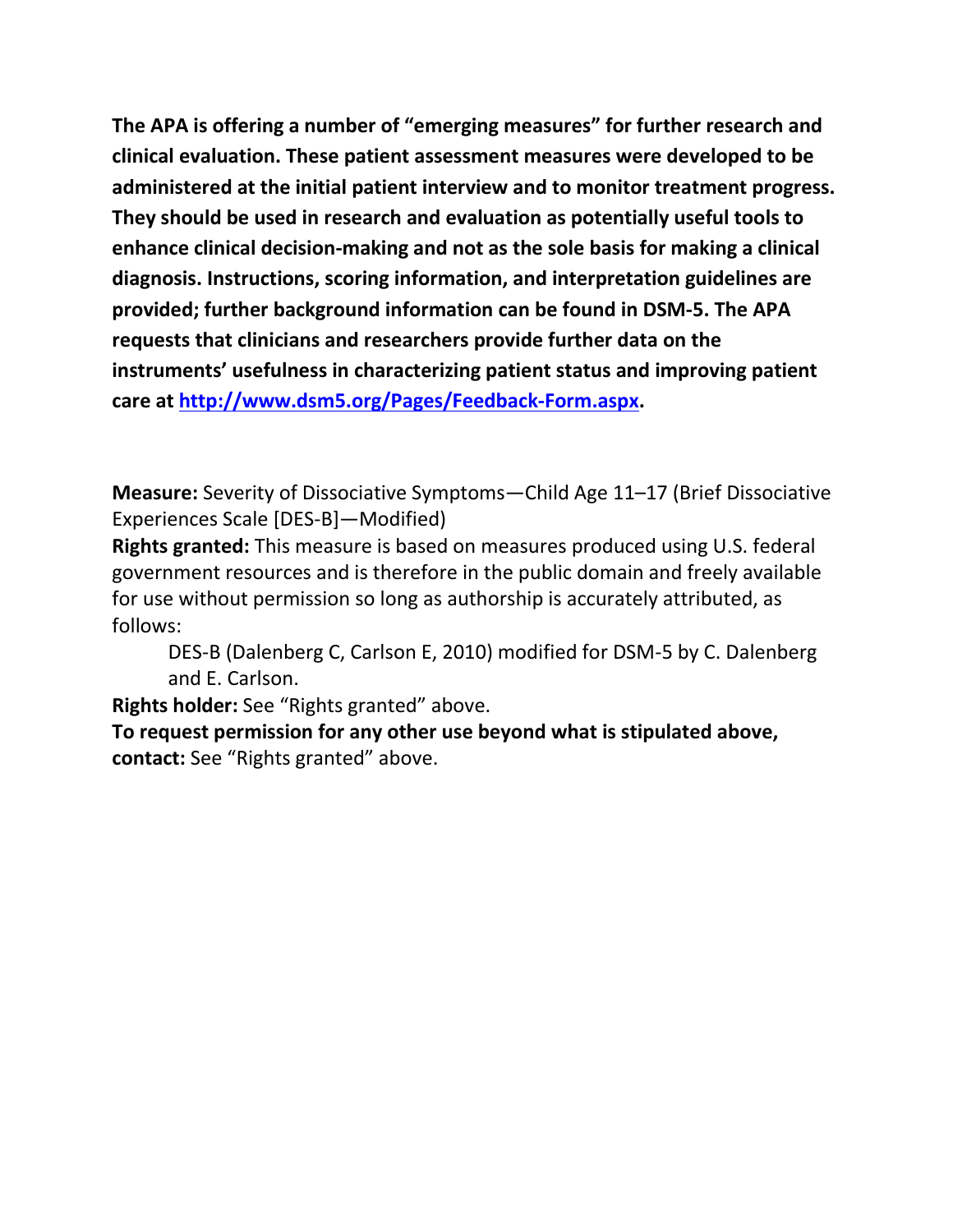## **Severity of Dissociative Symptoms—Child Age 11–17\* \* Brief Dissociative Experiences Scale (DES-B)—Modified**

**Name:**\_\_\_\_\_\_\_\_\_\_\_\_\_\_\_\_\_\_\_\_\_\_\_\_\_\_\_\_\_\_\_\_\_\_\_\_ **Age:** \_\_\_\_\_\_ **Sex: Male Female Date:\_\_\_\_\_\_\_\_\_\_\_\_\_\_\_\_\_**

**Instructions:** For each statement below, please check  $(\checkmark)$  the box that best answers each question to show how much each thing has happened to you in the past SEVEN (7) DAYS.

|                                                          |                                                                                                                         |               |                  |                     |                     |                         | <b>Clinician</b><br><b>Use</b> |
|----------------------------------------------------------|-------------------------------------------------------------------------------------------------------------------------|---------------|------------------|---------------------|---------------------|-------------------------|--------------------------------|
|                                                          |                                                                                                                         | Not at<br>all | Once or<br>twice | Almost every<br>day | About once<br>a day | More than once<br>a day | <b>Item</b><br>score           |
| 1.                                                       | I find myself staring into space<br>and thinking of nothing.                                                            | $\Box$ 0      | $\Box$ 1         | $\Box$ 2            | $\Box$ 3            | $\Box$ 4                |                                |
| 2.                                                       | People, objects, or the world<br>around me seem strange or<br>unreal.                                                   | $\Box$ 0      | $\Box$ 1         | $\Box$ 2            | $\Box$ 3            | $\Box$ 4                |                                |
| 3.                                                       | I find that I did things that I do<br>not remember doing.                                                               | $\Box$ 0      | $\Box$ 1         | $\Box$ 2            | $\Box$ 3            | $\Box$ 4                |                                |
| 4.                                                       | When I am alone, I talk out loud<br>to myself.                                                                          | $\Box$ 0      | $\Box$ 1         | $\Box$ 2            | $\Box$ 3            | $\Box$ 4                |                                |
| 5.                                                       | I feel as though I were looking at<br>the world through a fog so that<br>people and things seem far away<br>or unclear. | $\Box$ 0      | $\Box$ 1         | $\Box$ 2            | $\Box$ 3            | $\Box$ 4                |                                |
| 6.                                                       | I am able to ignore pain.                                                                                               | $\Box$ 0      | $\Box$ 1         | $\Box$ 2            | $\Box$ 3            | $\Box$ 4                |                                |
| 7.                                                       | I act so differently from one<br>situation to another that it is<br>almost as if I were two different<br>people.        | $\Box$ 0      | $\Box$ 1         | $\Box$ 2            | $\Box$ 3            | $\Box$ 4                |                                |
| 8.                                                       | I can do things very easily that<br>would usually be hard for me.                                                       | $\Box$ 0      | $\Box$ 1         | $\Box$ 2            | $\Box$ 3            | $\Box$ 4                |                                |
| <b>Total/Partial Raw Score:</b>                          |                                                                                                                         |               |                  |                     |                     |                         |                                |
| Prorated Total Raw Score: (if 1-2 items left unanswered) |                                                                                                                         |               |                  |                     |                     |                         |                                |
| <b>Average Total Score:</b>                              |                                                                                                                         |               |                  |                     |                     |                         |                                |

DES-B (Dalenberg C, Carlson E, 2010) modified for DSM-5 by C. Dalenberg and E. Carlson.

This measure is based on measures produced using U.S. federal government resources and is therefore in the public domain and freely available for use without permission so long as authorship is accurately attributed.